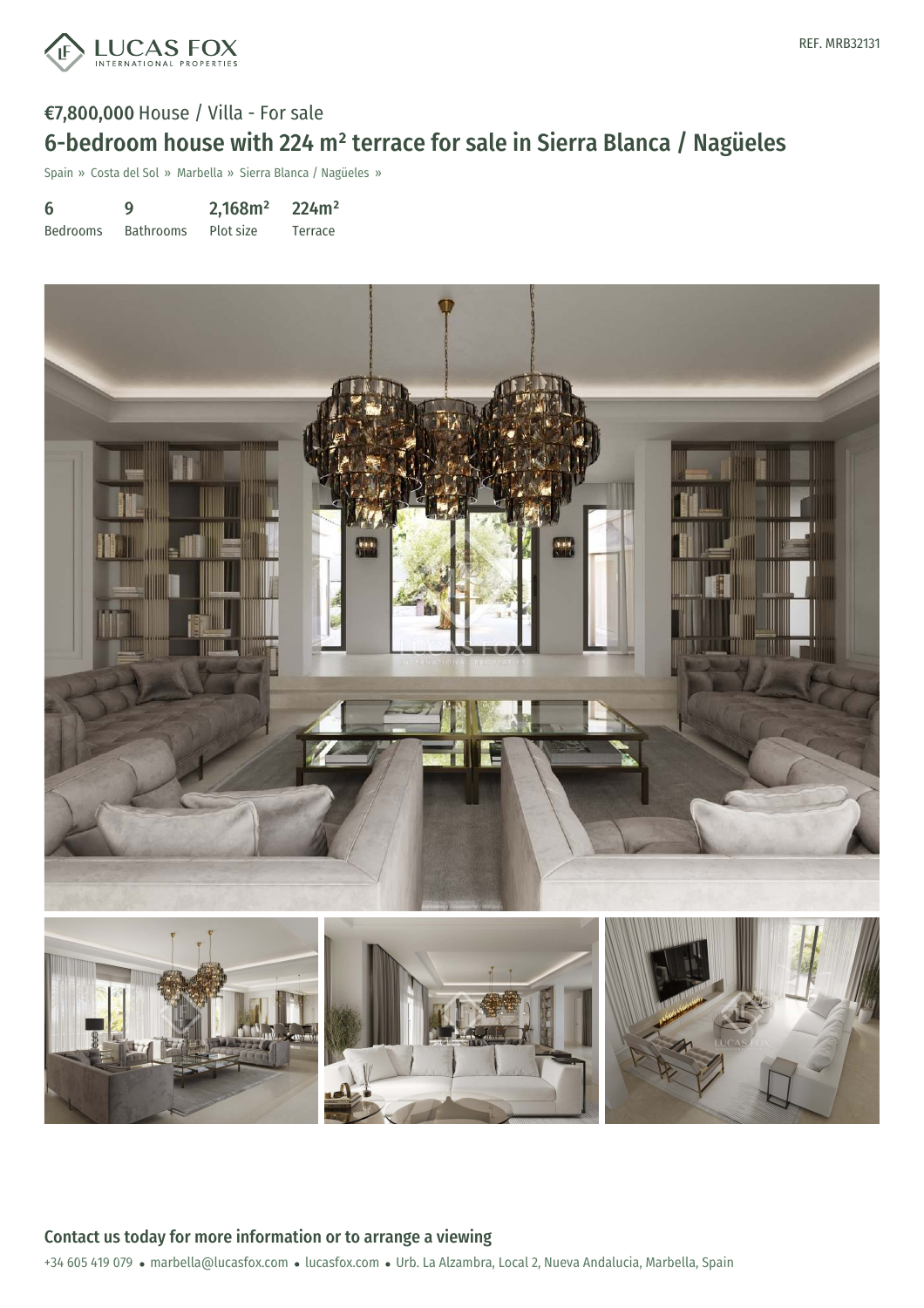

## €7,800,000 House / Villa - For sale 6-bedroom house with 224 m² terrace for sale in Sierra Blanca / Nagüeles

Spain » Costa del Sol » Marbella » Sierra Blanca / Nagüeles »

| 6               | 9                | 2,168m <sup>2</sup> | 224m <sup>2</sup> |
|-----------------|------------------|---------------------|-------------------|
| <b>Bedrooms</b> | <b>Bathrooms</b> | Plot size           | Terrace           |

#### OVERVIEW

## The opulent mansion with the classic Andalusian architecture and tiled roof offers an incomparable mix of contemporary chic and traditional allure, in a distingusihed location of Sierra Balnca, Marbella.

The mansion combines elegance and comfort. It is built on the spacious plot and provides a lot of privacy. A magnificent garden will be one of your favourite places for taking a walk and relaxing after a long day.

Entering the property on the ground floor, there is a well-positioned living space with seating and dining room. Beautiful designed living room contributes greatly to the prestige and standing of this luxurious mansion in Marbella.

The kitchen has an elegant and sophisticated design, and it is well organized so that you have what you need within reach. It is fully equipped with outstanding appliances and has a custom-made island.

The main bedroom is one of the most exceptional places in the villa. It is a space where you can hide from everyone for a while and take a little rest. The master bedroom is decorated with beautiful attention to detail. It features a dressing room with plenty of space for fashion lovers.

The room is spacious and has direct access to a terrace area with space for seating.

Each of the bedrooms has its own en suite bathroom, decorated cleanly with coal coloured natural stone and flooring of marble, with shower facilities.

This villa has an additional space in the home solely devoted to the purpose of having fun or to relax, with a [games](mailto:marbella@lucasfox.com) room, wine [room,](https://www.lucasfox.com) sauna, Turkish bath and home library.



#### [lucasfox.com/go/mrb32131](https://www.lucasfox.com/go/mrb32131)

Garden, Swimming pool, Spa, Private garage, High ceilings, Natural light, Air conditioning, Built-in wardrobes, Chill out area, Domotic system, Double glazing, Equipped Kitchen, Fireplace, Home cinema, Library, Near international schools, Pet-friendly, Playroom, Renovated, Security, Storage room, Utility room, Views, Walk-in wardrobe

### Contact us today for more information or to arrange a viewing

+34 605 419 079 · marbella@lucasfox.com · lucasfox.com · Urb. La Alzambra, Local 2, Nueva Andalucia, Marbella, Spain